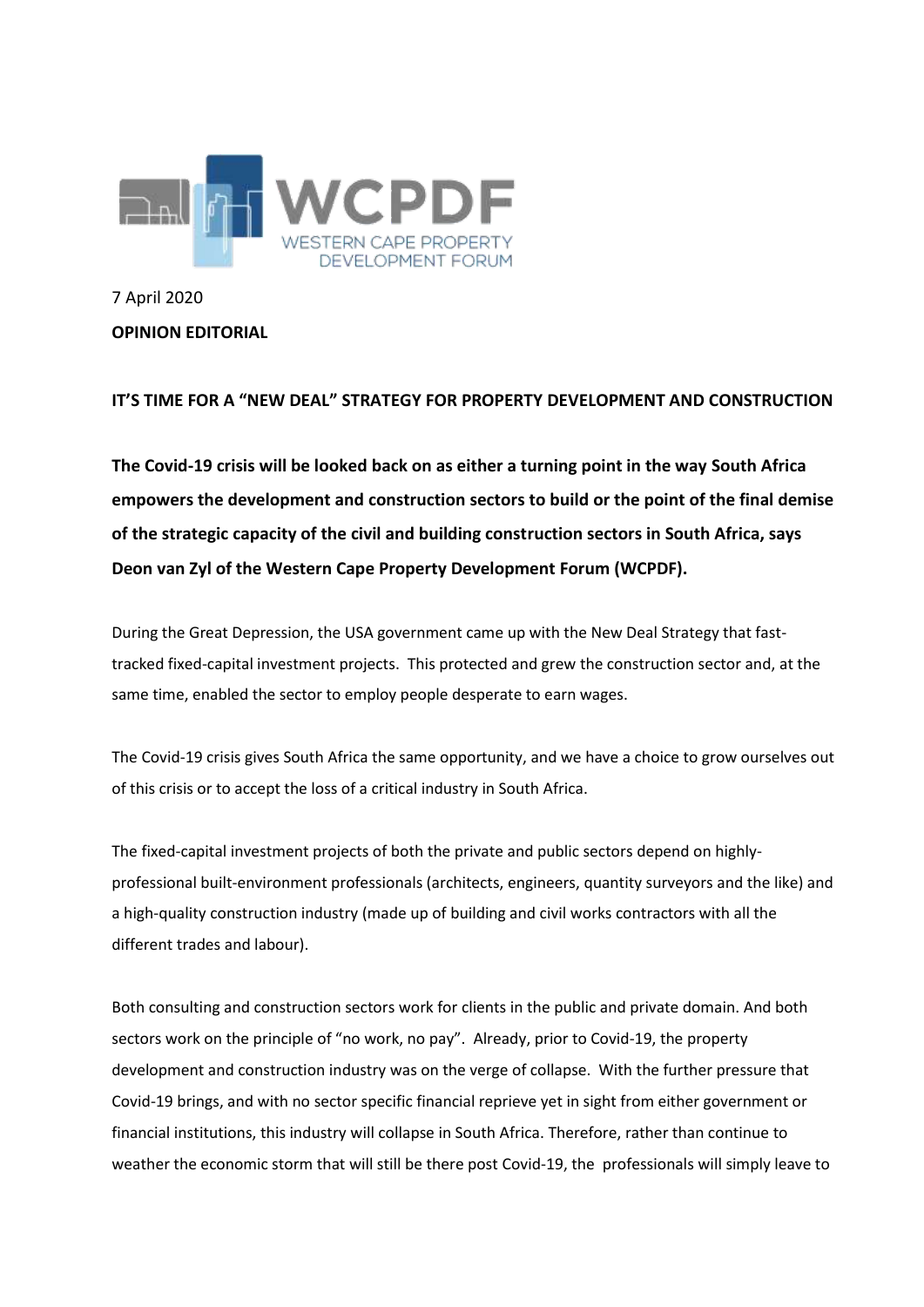work elsewhere, and their investors will follow them. Critical knowledge and expertise stand to be lost to a country that desperately needs these skills.

Private sector projects reflect the economy and, at the moment, these were few and far between even before we headed into lockdown. Which then raises the call for public sector projects to be fast-tracked as soon as the lockdown ends to support the survival of the construction industry.

As the WCPDF, and in light of an even larger economic crisis which now faces us, we therefore call for the urgent review of the plethora of non-aligned statutory approval processes that hinder fixed capital investment. The ideal is a one-stop application process that deals with all aspects from land use rights and heritage considerations to environmental approvals and water use licences as a single application process.

Ongoing research work known as the Property Development Process Model and undertaken by the UCT Nedbank Urban Real Estate Research Unit (URERU) in collaboration with the WCPDF has already illustrated the inefficient and non-aligned applications to which both public and private sector fixed capital investment are subjected. As a result, what was once a one-to-two year application and approval process now extends on average up to five years and longer (before construction even begins), at a time when any individual approval may lapse whilst still awaiting a further approval under different legislation. And the risk of rights lapsing is only one of a multitude of red tape legislative processes to which both private and public developments (the latter including critical infrastructure development such as roads, sanitation, schools and hospitals) are subjected.

It's been time for a while now to clean up and align this quagmire of different legislation that actively hinders investment and service delivery. Add Covid-19 into the mix and we have an industry that now totters on the brink of falling into the mire.

Application processes take years and should be reduced to months if not weeks. Particularly in times of economic crisis when the poorest members of our community sit at home or at the side of the road instead of being gainfully employed on a construction site.

Public projects that have been budgeted for should especially be fast tracked and implemented. Surplus cash available in municipalities such as City of Cape Town (a staggering amount of R5.3 billion in cash and cash equivalents, at last count) should be directed towards bulk infrastructure projects that support